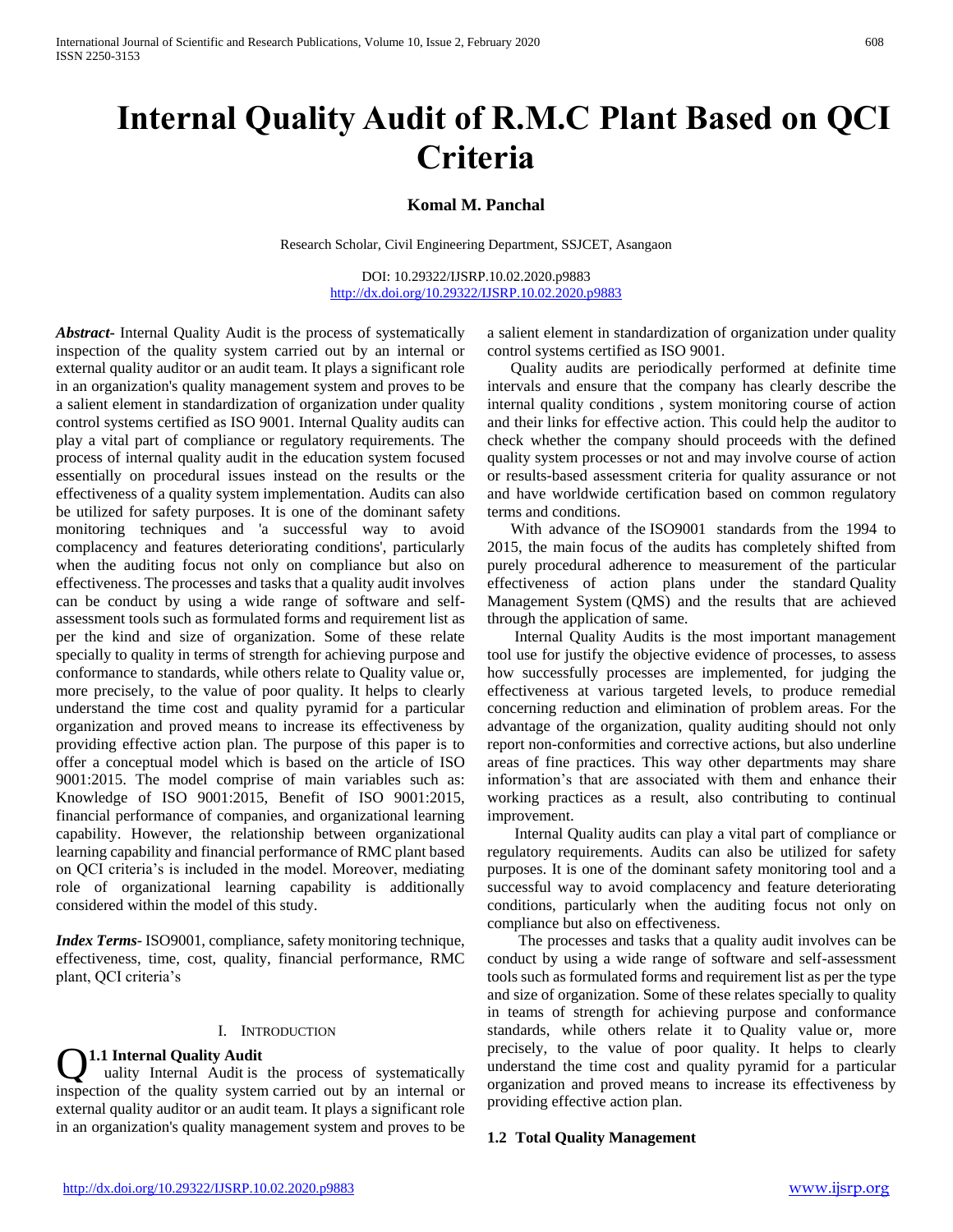TQM may be a globally unfold expression to typically describe strategies and tools for organizations and firms to unceasingly develop quality product or services to customers. The origin of the term "Total Quality Management" or "TQM" is commonly cited be a yank director A. Shewart, however several scientists, consultants and establishments have developed loads of aspects and principles, that square measure supported TQM. It had been additionally in a very main role of the standard world within the 70´s and 80´s and light-emitting diode to the launching of the ISO 9000-series of standards within the 90´s. Since those days, TQM has evolved to cover even more; consistent with Lecklin quality should be thought-about to lay eyes on the leadership, strategic designing in addition as development of the organization (Lecklin, p. 17). To boot, client focus was antecedently seen as an external issue, however is currently thought-about to surpass everything else. "Customer's wants square measure the foremost thought in quality work", states Lecklin. AN adaptation of Lecklin's illustration underlines the importance of the client in trendy interpretation of TQM.



**Fig.1. Total Quality Management Cycle**

# **1.3 ISO 9001:2015 International Standard Edition**

 ISO 9001:2015 (ISO, 2015) was published in September 2015 comprising a twofold goal: reliability- by ensuring that organizations who meet its requirements on a consistent basis provide products and services that convince their customers' needs and expectations addressing the proper statutory and regulatory requirements; flexibility- by developing the 2015 edition appropriate and suitable for the present complex, demanding and dynamic business environments. According to Fonseca (2015a) a number of the foremost new approaches of the ISO 9001:2015 are:

- a. A strengthened approach enabling managers to demonstrate their Leadership throughout all levels of the organization;
- b. A reinforced integration with the organization business and other Management systems (MS) components;
- c. The consideration of the organization's context (including its internal Culture, external factors, and also the requirements and expectations of the relevant stakeholders);
- d. The adoption of risk-based-thinking;
- e. The introduction of novel concepts such as organizational knowledge and Change management;
- f. The consideration of both continual and disruptive improvement;
- g. The adoption of more pragmatic and non-prescriptive requirements with
- h. Greater emphasis on the achievement of results and less on documentation

### II. STUDY AREA AND RELEVANCE

### **2.1 ISO 9000 Series**

 The International Organization for Standardization (ISO) is an organization that evolve and retain standards (Bergman & Klefsjö, 2002), of which many concerns good practices and making industry more effective and efficient (ISO, 2014b). Many national standardization bodies around the world are connected to ISO, of which the Swedish Standards Institute (SIS) is working with the ISO standards in Sweden (Bergman & Klefsjö, 2002).

 The ISO 9000 series is a set of standards handled by ISO. It addresses various areas in the field of quality management and is updated and adjusted continuously. The standards primarily provide tools and guidance in order to improve effectiveness and efficiency of organizations (ISO, 2014c).

 Currently there are four standards within the ISO 9000 family, which are (ISO, 2014c):

> a. ISO 9000:2005 - Describes the basic principles and language.

> b. ISO 9001:2008 - Covers the requirements of a QMS.

> c. ISO 9004:2009 - Provides guidance on how to make QMS more effective and efficient.

> d. ISO 19011:2011 - Addresses how the internal and external audits are planned, implemented and monitored.

 The standard speaks of six principles which serve as basis for auditing that are

- a. Integrity
- b. Fair Presentation
- c. Due Professional Care
- d. Confidentiality
- e. Independence
- f. Evidence-Based Approach.

 Combined, these principles make auditing a reliable and useful tool to support the control of QMS and policies. By following the guidance in the ISO 19011 standard the company should be able to improve its performance in a secure and controlled way. At the end of an audit many conclusions can often be drawn. Audit conclusions may, for example, address issues such as; to what degree the QMS meets stated objectives, root causes of findings and similar findings made in different audits for the purpose of identifying trends. Based on these audit conclusions, changes and suggestions can be made in order to improve the QMS as well as the audit programme.

# **2.2 Quality Auditing**

 An organisation can base their QMS on the ISO 9000 series, with all the requirements on the system pinpointed in the ISO 9001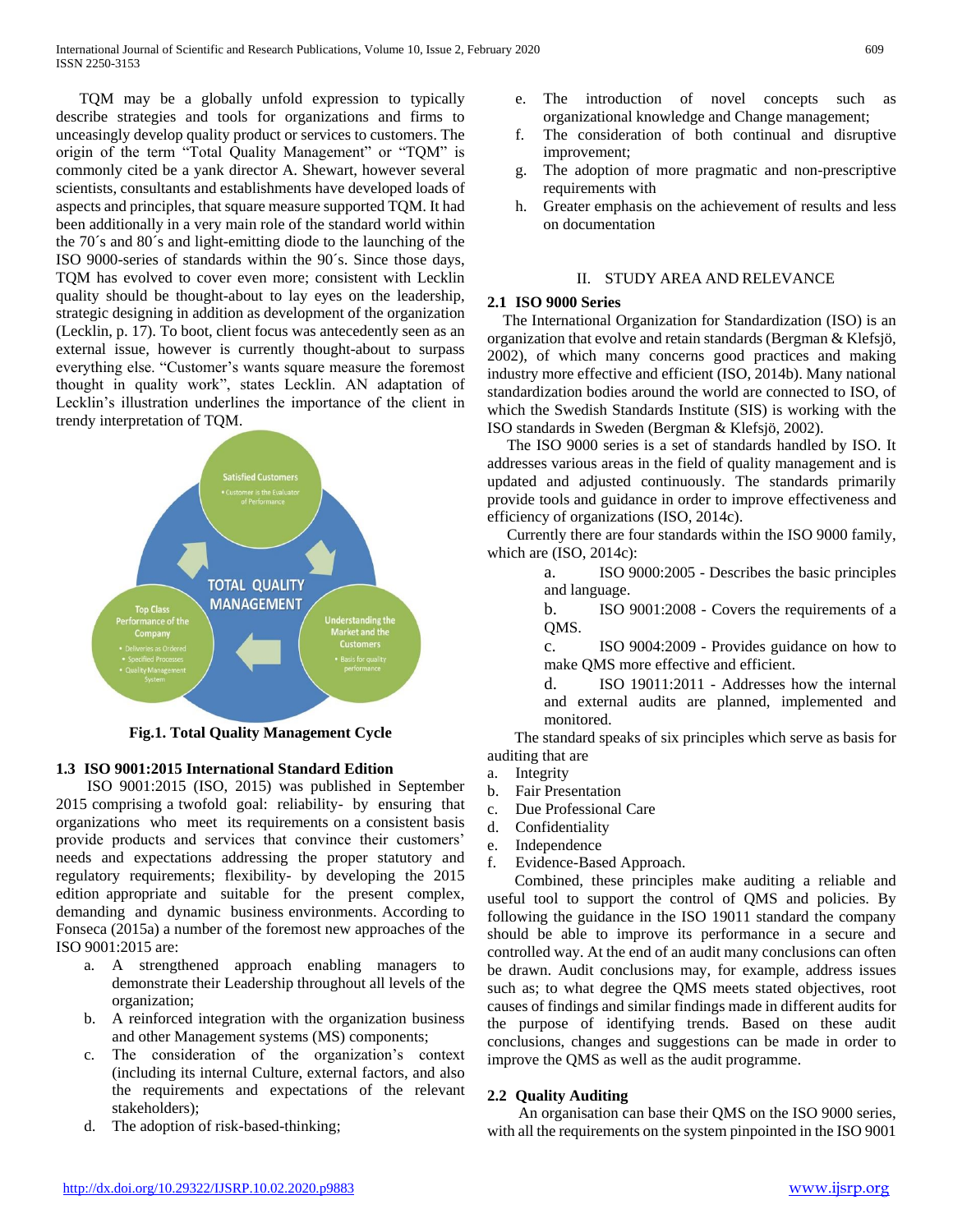standard. The ISO 19011 standard could on the other hand be used for guidance on the QMS audits. The purpose of quality audits is to make sure that the processes in the organisation are constructed and followed to deliver the contracted value to the customer. Each performed audit leads to some audit findings that either indicate conformity or nonconformity with audit criteria. A nonconformity is defined as a 'nonfulfilment of a requirement' and will be an example occur when a routine is performed differently than described within the QMS. Nonconformities may be graded by severity and should, together with supporting audit evidence, be recorded and presented. Good practices, opportunities for improvement and recommendations to the auditee should also be included in the audit findings when specified by the company's audit plan. Audits are according to ISO a vital part of the management system approach, since they check to what degree the organisation's achievements meet their objectives. There are besides this other positive effects from audits on the QMS.

## **2.3 Internal Audits**

 The main focuses of internal audits often are to determine how effective the QMS is, how well the set standards are met, to confirm the level of implementation of new solutions and finally to seek new opportunities for additional improvements. Shorter lead times or better information sharing between divisions are examples of that. Once the purpose of the internal audits is defined, audit criteria can be chosen standard regulates the use of internal audit at the company. It states that 'the organisation shall conduct internal audits at planned intervals' This is done in order to determine whether the QMS:

> a. Meets the other requirements of the ISO 9001 standard and the requirements of the QMS itself.

- b. Conforms to the planned arrangements.
- c. Is effectively implemented and maintained.

 The audits shall be meted out in an objective and impartial manner. The audit method, scope, criteria and frequency shall be defined. Also, the audit programme shall be planned, procedures documented and records of the audits maintained.

#### III. MODEL OF THE PROCESSED - BASED QMS

 Quality management system (QMS) is an organization which helps in the documentation ways of working in order to fulfill their stakeholders' and customers' requirements on the business (Wahlman, 2004). A QMS is based on eight principles in the ISO standards, for a detailed description of the ISO standards see 3.2 ISO 9000 series. Those principles are as follows (Bergman & Klefsjö, 2002; SIS, 2005):

- a. Customer focus
- b. Leadership
- c. Involvement of people
- d. Process approach
- e. System approach to management
- f. Continual improvement
- g. Factual approach to decision making
- h. Mutually beneficial supplier relationships

 Much of the QMS is built around the identification and management of processes and the interactions between them. Any activity, or set of activities, which transforms input to output is considered a process (SIS, 2005). Processes are used to supply the customer with the demanded product or service, trying to use the necessary resources as efficiently as possible (Bergman & Klefsjö, 2002).

 Bergman & Klefsjö (2002) mean that focus should be at managing and improving the process instead of using a lot of energy in "putting out fires", moving from one emergency to the next. Finding solutions for nonconformities will add knowledge necessary to improve the process, but the focus should never be to fix smaller problems occurring once. Making temporary solutions will just make the process more complex. Improving processes is important to possess a holistic approach to avoid sub-optimizing (Bergman & Klefsjö, 2002). This is often called the "process approach" (SIS, 2005). The goal of this approach is to improve (Bergman & Klefsjö, 2002):

> a. The quality - how well the process fulfills the customer demand.

- b. The effect how well resources are used.
- c. The flexibility how easily the method is changed to new conditions.

 The processed-based QMS, described in the ISO standards, is focusing on customer requirements of the organization. In order to monitor customer satisfaction, the organization must analyses and evaluates information regarding the perceived extent to which customer requirements have been met. Based on that information, continual improvements of the QMS are often made (SIS, 2005). A model of the processed-based QMS used in the ISO standards can be seen in figure Processes, policies and goals are all components that should be described in the QMS (Wahlman, 2004). The quality goals should be aligned with the standard policy and it's has to be possible to measure the degree to which they need to achieved (SIS, 2005).



**Fig.2. Model of the processed-based QMS**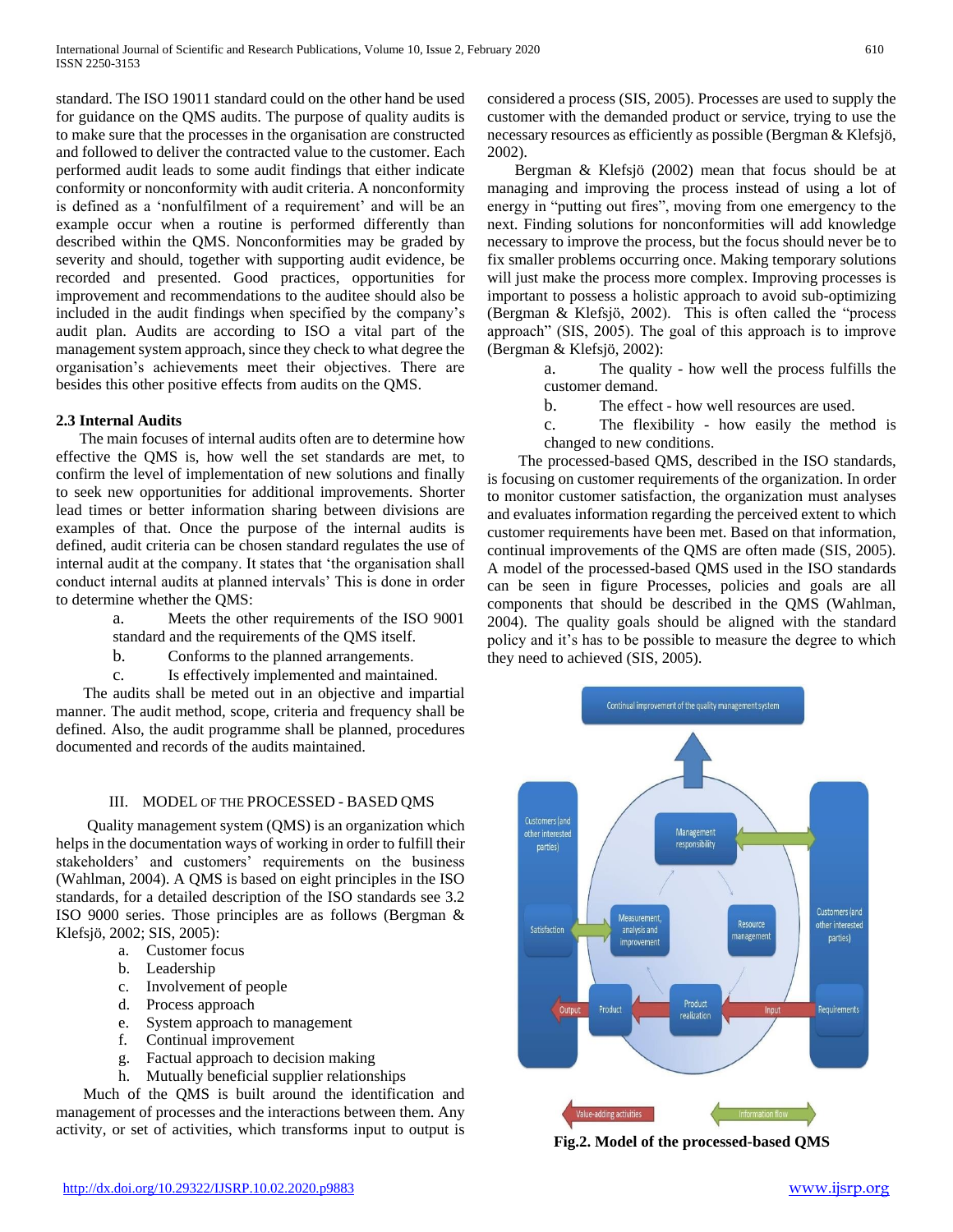There are many reasons why to maintain a QMS in an organization. If kept effective, it will lead to increased customer satisfaction, more efficient resource use and improved risk management (ISO, 2014a). Documented procedures are much clearer than those only spread by word and they are also easier to follow-up and improve. Besides, documented procedures are easier to spread inside and outside the organization (Wahlman, 2004), something that grows in importance with the size of the company (ISO, 2014a).

### **3.1 Internal Audit Process**

 The internal quality audit process is followed in the similar way as shown in the figure below. The auditor starts by collecting information about the process to be audited, which could be standards, policies and procedures. The process activities are then thoroughly tested through interviews, observations and checklists. Any nonconformities or improvement opportunities are noted and collected in a report.



**Fig.3. Internal Quality Audit Process**

The audit method, scope, criteria and frequency shall be defined. Also, the audit program shall be planned, procedures documented and records of the audits maintained. For the internal audits to be ready to become a viable tool it is required for:

a. The audit is independent and objective

b. It serves as a consulting tool that will add value to the organization.

c. It improves the operations and lets the organization achieve its goals through systematic and disciplined efficiency.

 Internal quality audit is a powerful tool if used appropriately, as it is able to; analyzed problem and risk areas cut costs and improve the overall business. To utilize the advantages of quality audits, as of the full ISO 9001 standard, the management's support and enthusiasm are paramount**.** On the idea of the all the necessities mentioned by ISO 9001-2015, case study was carried out of Ready Mix Concrete plant (RMC) supported on criteria mentioned by Quality Council of India (QCI) in QCI quality manual. Three internal audits at specific time intervals were carried out of the RMC plant; findings of the audit are summarized and compared with one another to test the effectiveness of every audit over the other by considering the efficiency of the plant.

# IV. RISK AND CHALLENGES

For the internal audits to be ready to become a viable tool it is required for the:

a. The audit is independent and objective.

b. It serves as a consulting tool that will add value to the organization.

c. It improves the operations and lets the organization achieve its goals through systematic and disciplined efficiency.

## **Table I: Strengths and Weaknesses of Internal Audits**

| <b>Strengths</b>                                              | Weaknesses                                                            |  |
|---------------------------------------------------------------|-----------------------------------------------------------------------|--|
| find<br>Potential to<br>improvements                          | Fall short of enabling<br>performance<br>improvement                  |  |
| when<br>Great<br>with<br>comparing<br>criteria                | Often the auditor lack<br>deep knowledge of the<br>audited process    |  |
| Objective                                                     | Often the auditees lack<br>motivation to follow-up<br>nonconformities |  |
| Generally leading to<br>better control of the<br>organization | May become too simple                                                 |  |
| Holistic approach                                             | Auditees may perceive<br>audit result as personal<br>criticism        |  |

## **4.1 Risks with Internal Audits**

a. Audits may become too simple. One wants to avoid complaining about the linguistics and how the documents are written. It is possible to avoid this by setting clear objectives and goals with the audit.

b. In the planning phase all functions in a process should be covered, if the auditor is not familiar with the area it can be easy to miss unobvious functions.

c. The auditee could take the audit personally, especially during internal auditing. The questions may be perceived as criticism of the person, when it is meant to be towards the process. In this it is important that the auditee interpret that the audit is a positive activity and a chance for improvements.

# V. AUDITING OF RMC PLANT

 **5.1Objective:** Verification of the effective implementation of the Criteria for RMC Production Control.

 **5.2 Opening Meeting:** In the Opening Meeting, the Team leader shall ask the Management Representative to show the list out the customer's orders undertaken in last 6 months including those to be processed during the day (for verification, the auditor is liberal to select any five random orders since last audit including a minimum of one from those executed during the day of the audit). The audit plan shall be modified accordingly. During the opening meeting, the Team leader shall collect information on the true situation of the plant and also the changes concerning RMC plant, equipment, raw materials and anything relevant.

 **5.3 Safety during audits:** The Audit involves risks linked to the requirements to travel to work environments. Responsibility for risk analysis and also the identification of the foremost suitable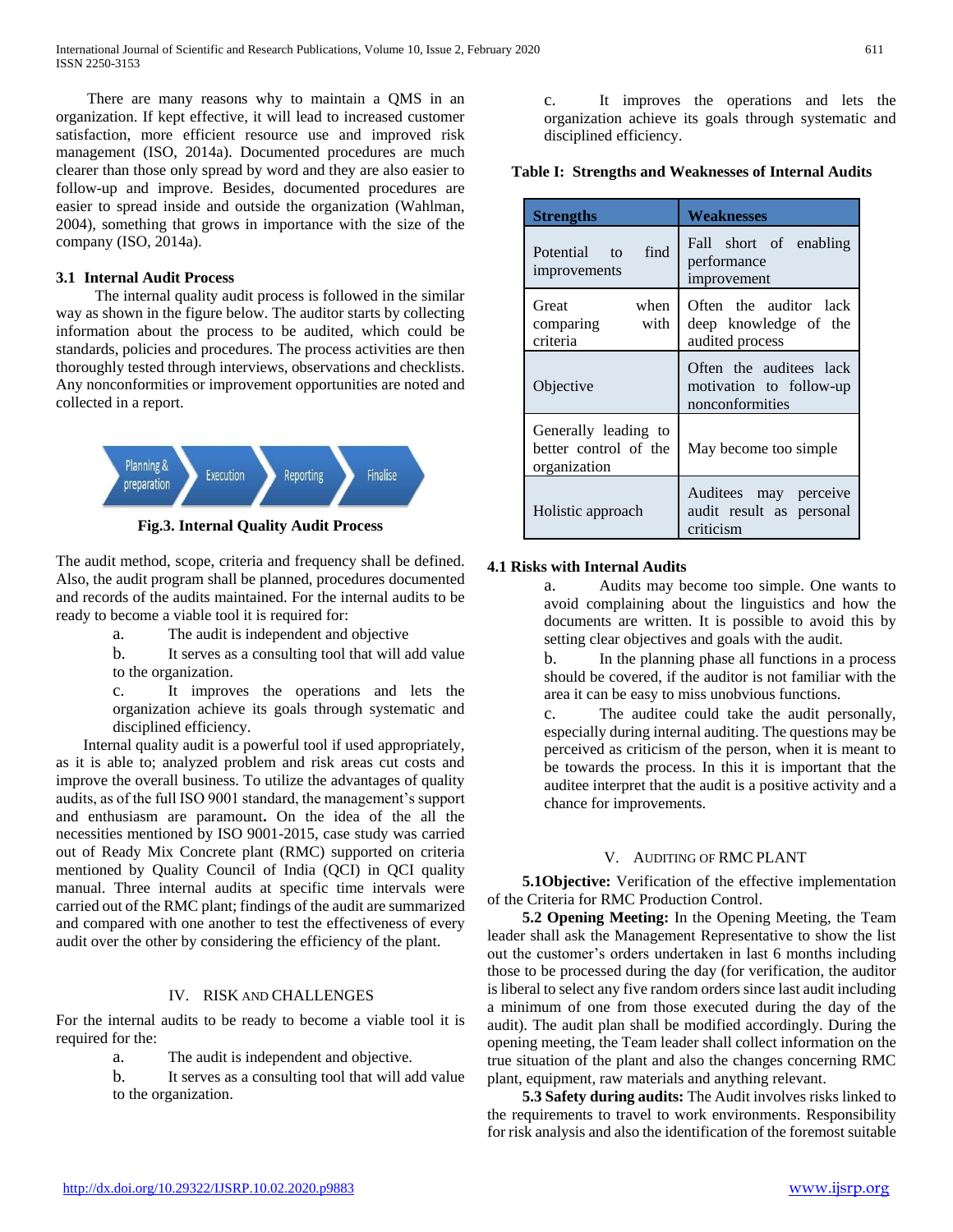means of protection is of the RMC plant that manages the building or factory. However, auditors must have personal protective equipment which may be reasonably required to run within the security checks. Specifically, every auditor must go to the sites to verify with at least:

- a. helmet
- b. safety shoes
- c. goggles
- d. ear protectors
- e. high visibility vest

 **5.4 Use of the Check List:** The Audit had been conducted for every type of certification (RMC Capability Certification and RMC 9001+ Capability Certification) in accordance with guidelines given in QCI quality manual. The whole check list in terms of formatted forms is attached in Annexure.

 **5.5 Capability Certification:** The audit had been conducted with the assistance of the Check List included in Section B of the Criteria document attached as Annexure. The auditor shall fill within the entire Check List with the remarks of objective evidence of compliance/noncompliance within the production facility itself, and not within the office.

 **5.6 RMC 9001+ Capability Certification:** The audit had been conducted with the assistance of a Check List prepared by the CB subject to the following:

- a. The check list must embed all the necessities of the "RMC Production Control Criteria"
- b. The check list must address all the necessities of ISO 9001 standard.

 Check list used by CBs shall be verified by the Accreditation Body to confirm the compliance with the reference documents. Competence of individuals at site shall be audited in each plant to verify the effective knowledge of internal procedures and applicable standards.

#### VI. CONCLUSION

 Any nonconformity needs to be reacted upon by taking actions to control it and deal with the implication. Once identified, nonconformity should trigger a corrective action so as to get rid of the explanation for the nonconformity and prevent its recurrence. The effectiveness of actions taken must be evaluated and documented, along with the originally reported information about the nonconformity / corrective action and also the results achieved. To establish criteria for determining the relevance of evidences considered as NCs to scale back variation among auditors and CBs.

 The certified clients shall be shown with a green colour code on the Certification Body's website as a indication of their current status. Just in case critical NCs are raised, the status shall be classified as 'Certification Status under Review' and colour coded as Orange. Just in case the certification is suspended, the colour code Red would be used to indicate the status of certification. Any non-compliance observed during audit, for which corrective actions are taken on-site during audit and not raised as nonconformity, shall however be reported within the report findings. The Non Conformities, related corrections and corrective actions shall be:

- a. Prepared by the Team leader before the Closing Meeting.
- b. Discussed with the Customer.
- c. Countersigned by the Team leader and also the Customer's representative.
- d. Sent to the CB for verification.

## **Fig.4. Classification of Non- Conformity and Closure**

| <b>Non</b>        | <b>Description</b>                                                                                                                                                                                                                                                                                                 | Time frame for closure                                                                                                                                                                                               |
|-------------------|--------------------------------------------------------------------------------------------------------------------------------------------------------------------------------------------------------------------------------------------------------------------------------------------------------------------|----------------------------------------------------------------------------------------------------------------------------------------------------------------------------------------------------------------------|
| <b>Conformity</b> |                                                                                                                                                                                                                                                                                                                    |                                                                                                                                                                                                                      |
| <b>Critical</b>   | Non compliance with a requirement<br>which indicates serious failure of the<br>plant's capability to produce and<br>deliver RMC to meet the customer<br>requirements                                                                                                                                               | Within 15 days. Corrective<br>Actions shall be submitted to<br>CB within 10 days. Onsite<br>verification to be undertaken<br>within 5 days and decision<br>taken either to close the NCs<br>or suspend certification |
| <b>Major</b>      | conformity regarding<br><b>Non</b><br>a l<br>Management system requirement<br>which does not allow the production<br>and delivery process to meet the<br>customer requirements (applicable to<br>ISO 9001 requirements only as<br>defined by CB), or<br>As aiven in the<br>Criteria<br>for<br>classification below | Within 1 month. Evidences of<br>closure shall be provided to<br>the CB: verification to be<br>done on site                                                                                                           |
| <b>Minor</b>      | Non compliance with a requirement<br>which does not compromise either the<br>overall<br>management system<br>effectiveness or the production and<br>delivery process                                                                                                                                               | Within 3 months; Evidences<br>of closure shall be provided to<br>the CB; verification to be<br>the<br>following<br>done in<br>surveillance audit                                                                     |

**Fig.5. Criteria for Classification**

| <b>Critical NCs</b>                                          | <b>Major NCs</b>                      | <b>Minor NCs</b>      |
|--------------------------------------------------------------|---------------------------------------|-----------------------|
| Check List items as under:                                   | $3.2.1.1$ (Storage – other            | 6.2 (Control of non-  |
| 3.2.1.1 (Storage - Cement only),                             | than Cement),                         | conforming products), |
| 3.2.1.2 (Batching & Mixing),                                 | 3.2.1.3 (Delivery Fleet).             | 9 (Feedback)          |
| 3.3 (Laboratory),                                            | 3.4 (Key Personnel),                  |                       |
| 5 (Concrete Mix Design).                                     | 4 (Control of Incoming<br>materials). |                       |
| 6 (Production and Delivery),                                 | 8 (Complaints)                        |                       |
| 6.1 (Identification and traceability),                       |                                       |                       |
| 7 (Control of Process control<br>equipment and measurements) |                                       |                       |

 Audit Report: The CBs sent the Audit Report within 7 days from the date of the completion of the audit to the client. The Audit report:

- a. Describe the structure of the audited RMC plant
- b. Specified all the part of the RMC plant to which each NC is addressed
- c. The processes excluded by the Scope of the certification, if any

 The research question 'why internal audits?' and its subquestions have been answered. The second research question 'In what way, if any, do auditors justify their judgment about the effectiveness of the quality audit system?' is answered. Thus, it seems necessary to introduce a new model for future audit practices. The literature suggests that in process- oriented auditing, the auditor should not only audit the input, output, and transformative features of a process. The auditor should also audit the progress of the audit within set boundaries, as this would deliver measurable information about the capability of any process. Furthermore, the design and process of audit action should be guided by the individual contextual levers of a business entity, as this context shapes the organizational construct.